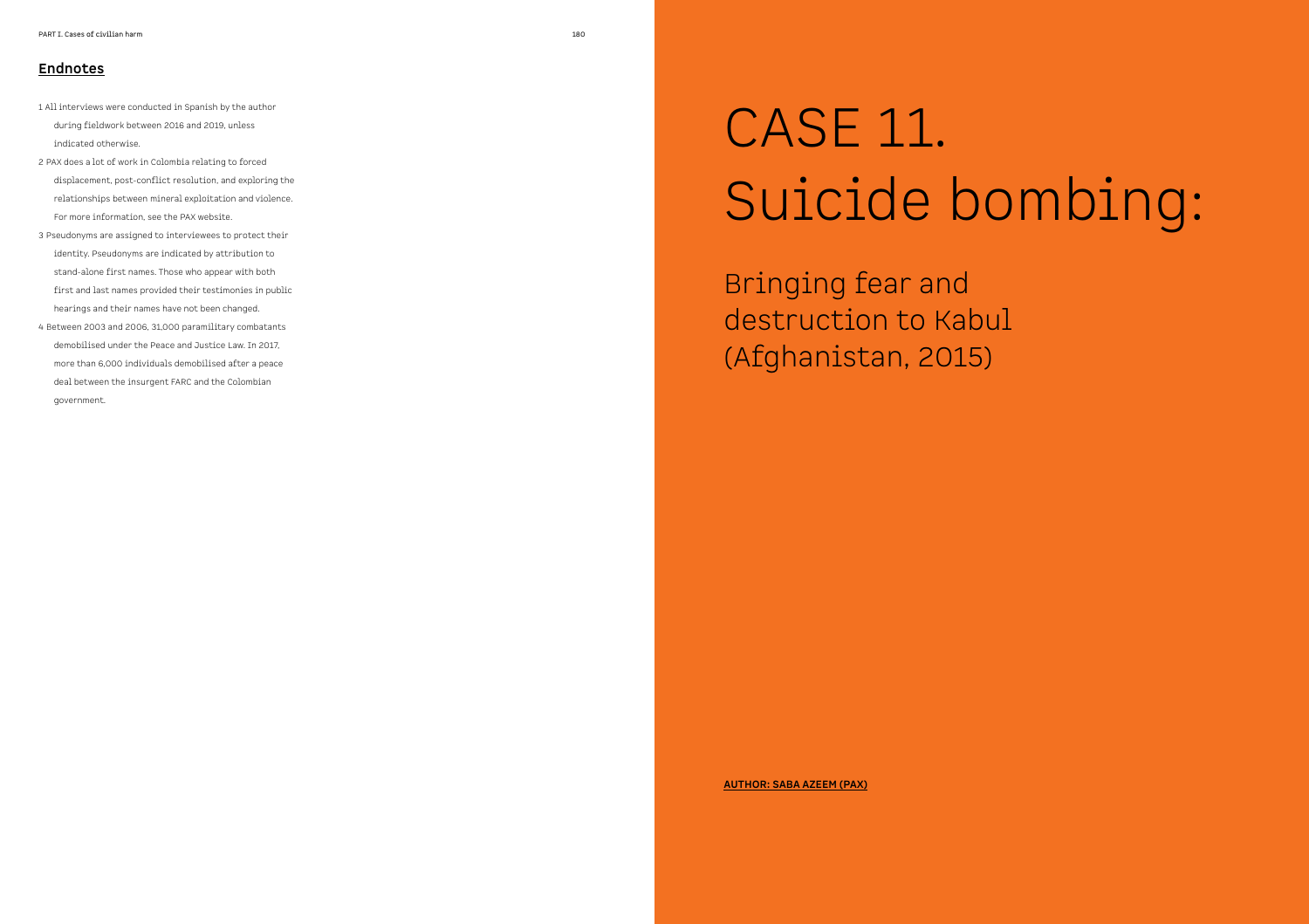## **COUNTRY**

Afghanistan



## **PERPETRATOR**

The Taliban

## **ACT**

carried out a series of suicide bombings in Kabul

## **OBJECTIVES\***

• to target and harm particular institutions like NATO, ISAF,

- the Afghan MoD and MoI, and the ANSF
- to rid the country of 'foreign presence'
- to terrorise pro-government civilians
- to undermine trust in the national authorities
- to get attention
- to display strength and resilience, while showing the
- Afghan government's inability to protect its civilians

*\* As far as we have been able to discern; the list may not be exhaustive in this regard*

## **CONSEQUENCES**

Many deaths and injuries upon impact of the explosives

leading to the social stigmatisation of people with amputated limbs

as well as loss of income (because of disability or the loss of family members)

#### Damage to infrastructure upon impact of the explosives

leading to loss of livelihood when shops and offices are destroyed

Psychological trauma among survivors

Fear among civilians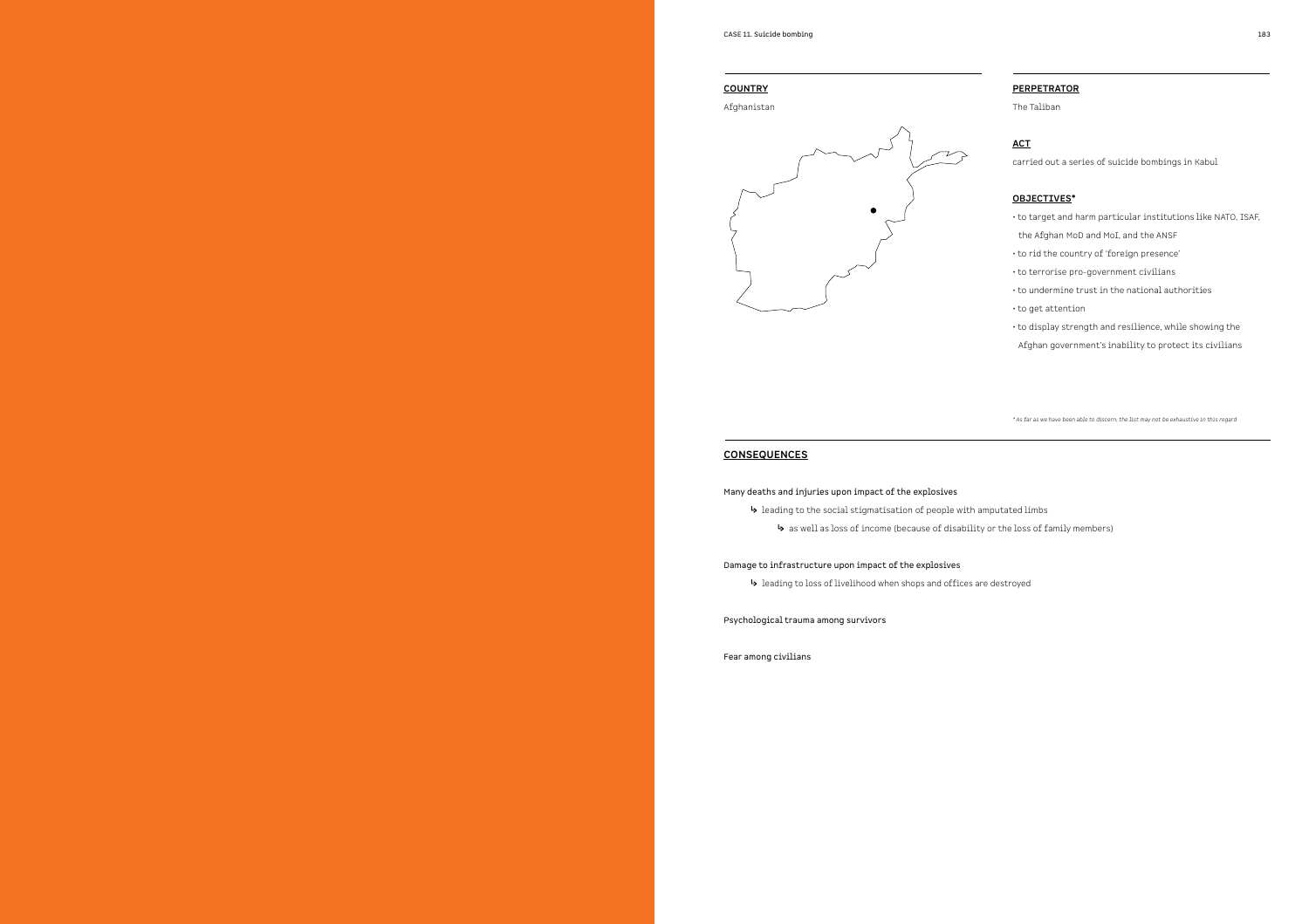The rich and diverse history of Kabul, located on the old silk route, is often overshadowed by the turbulent times Afghanistan has seen, especially over the last four decades: from the Russian invasion in 1978, to a civil war between warlords which began in 1989, to the infamous Taliban rule from 1996, and finally the aftermath of 11 September 2001. In 2015, Afghanistan was marred with uncertainties looming about the NATO troop withdrawal, the Bilateral Security Agreement with the US, the political transition in the previous year taking over five months to form a coalition government which for the first time in history appointed a Chief Executive, and the internal displacement which had become a constant as a result of protracted insecurity. While the population was hopeful with the election of President Ashraf Ghani and his hard stance on corruption and eloquence with Western diplomats, the Taliban's siege of the northern city of Kunduz made people start to lose confidence again.

Despite the Taliban's annual 'spring offensive' starting in March, the terrorist group still met with Afghan government representatives in May and July 2015 to negotiate a peace deal, while claiming to continue their battle until the country gets rid of foreign presence. In July, the Taliban announced the death of their leader Mullah Omar several years before, and the rise of Mullah Mansoor in his place. Suffering from decades of war, and despite tensions rife in the country, Afghans were going on with their lives.

# **11.1 Case: 7 August, the deadliest day in Kabul in 2015**

*Act one*: Generally, an explosion in one part of the city would not affect the other part; there were just too many on a daily basis to keep track of. However, the truck bomb that exploded on 7 August 2015 at 1.14 a.m. in the heavily populated District 8 Shah Shaheed neighbourhood, close to an installation of the Afghan National Security Forces (ANSF), brought the city to a standstill.1 It levelled an entire strip of shops and dozens of homes and businesses, causing damage and injuries across a one kilometre radius. The explosion destroyed the boundary wall of the base, although no military casualties were officially reported. The blast caused a massive crater, approximately ten metres deep, and its shock waves shattered windows and set off car alarms over a five kilometre radius. Initial reports stated that the explosion claimed 15 lives, and injured an estimated 240 civilians, including 33 children (Latifi, 2015; Al Jazeera, 2015). Many of the civilians were wounded as a result of flying debris and shattered glass. About 35 to 40 people were injured badly enough that they would remain hospitalised for several days. Several dead bodies were too wounded to immediately identify. According to the spokesperson for Kabul hospitals, all casualties as a result of this truck bomb were civilians (Rasmussen, 2015).

In a Los Angeles Times report, 45-year-old Salahuddin, a shop owner in the district, describes the panic and chaos everywhere in a plume of smoke, bitumen and blackened concrete blast walls. 'Everywhere you turned, there was someone else who was hurt; there was blood everywhere.' Salahuddin said that three members of his own staff (two of whom in their late teens), who had been sleeping in a back room of the store, were among the injured. 'All three of them were trapped underneath the rubble, the room was filled with smoke and debris. I have no idea how they made it out, it was nothing short of a miracle' (Latifi, 2015). While driving them to the hospital, Salahuddin picked up more injured. He claims that by the end of the night, he had taken anywhere between 30 and 40 people to Ibn e Sina Hospital. Allegedly, the hospital soon began to turn away patients since they could attend no more, and reports emerged of blood shortages in hospitals.

Following this attack, the Afghan National Police (ANP), the Afghan National Army (ANA) and the coalition forces marked the security level of Kabul 'high'.

*Act two*: Some hours later another attack took place. Four suicide attackers dressed in police uniforms tried to enter the Kabul police academy shortly before 8.00 p.m., as cadets were returning from their weekend. One of the suicide bombers managed to get in line to enter the academy and detonated himself in an attempt to breach the wall. While the other 3 suicide bombers were quickly discovered and killed by security forces, the bomb that did detonate claimed the lives of 28 civilians and injured another 29 persons, all aspiring police cadets in their late teens and early twenties (Clark, 2015). Heavily-armed security officials cordoned off the area and ambulances with wailing sirens were seen rushing to the scene. The academy is a premier training institution for police forces in Afghanistan, with between 2,000 and 3,000 cadets graduating every year. Jan Muhammad, 52, lost his 19-year-old nephew, Irshad, in the attack.<sup>2</sup> He recalled everyone asking Irshad why he had chosen to join the police at such dangerous times; many relatives and family members even calling him crazy when he enrolled in the academy. But Irshad was resolute, saying he wanted to defend his country. Irshad, like many others,

who knew only conflict and hard times since they day they were born, were barely educated. Wearing a police uniform gave them respect from their society, and also paid relatively well (approximately USD 300 per month) in times where unemployment and poverty levels remained high.

*Act three*: A third large explosion went off late at night as insurgents carried out an attack in the Qasaba neighbourhood, north of the international airport. The NATO-led coalition forces confirmed that one international service member and eight Afghan contractors had been killed in the attack on Camp Integrity, a base used by the US special forces. The death at Camp Integrity was the fifth of an international service member in Afghanistan in 2015 (Rasmussen, 2015). Camp Integrity is run by US security contractor Academi, which was known as Blackwater before being sold to investors.

Fighting continued into the early morning hours of Saturday; bullets, hand grenades and choppers could be heard from miles away. The blast outside the base was powerful enough to flatten offices inside, wounding occupants who were airlifted by helicopter to military hospitals during the night. 'There was a big explosion at the gate … [the gunfire] sounded like it came from two different sides,' said a special forces member who got wounded when his office collapsed. The initial blast caused by a suicide car bomb at the gate was followed by other explosions and a firefight that lasted a couple of hours, he said (Harooni & Donati, 2015).

# **11.2 Victims: Impact takes its 'toll for a lifetime'**

While the first truck bomb exploded outside an ANSF base, the exact purpose remains unclear, as the timing of the attack was unusual, but it was certain that the truck would cause massive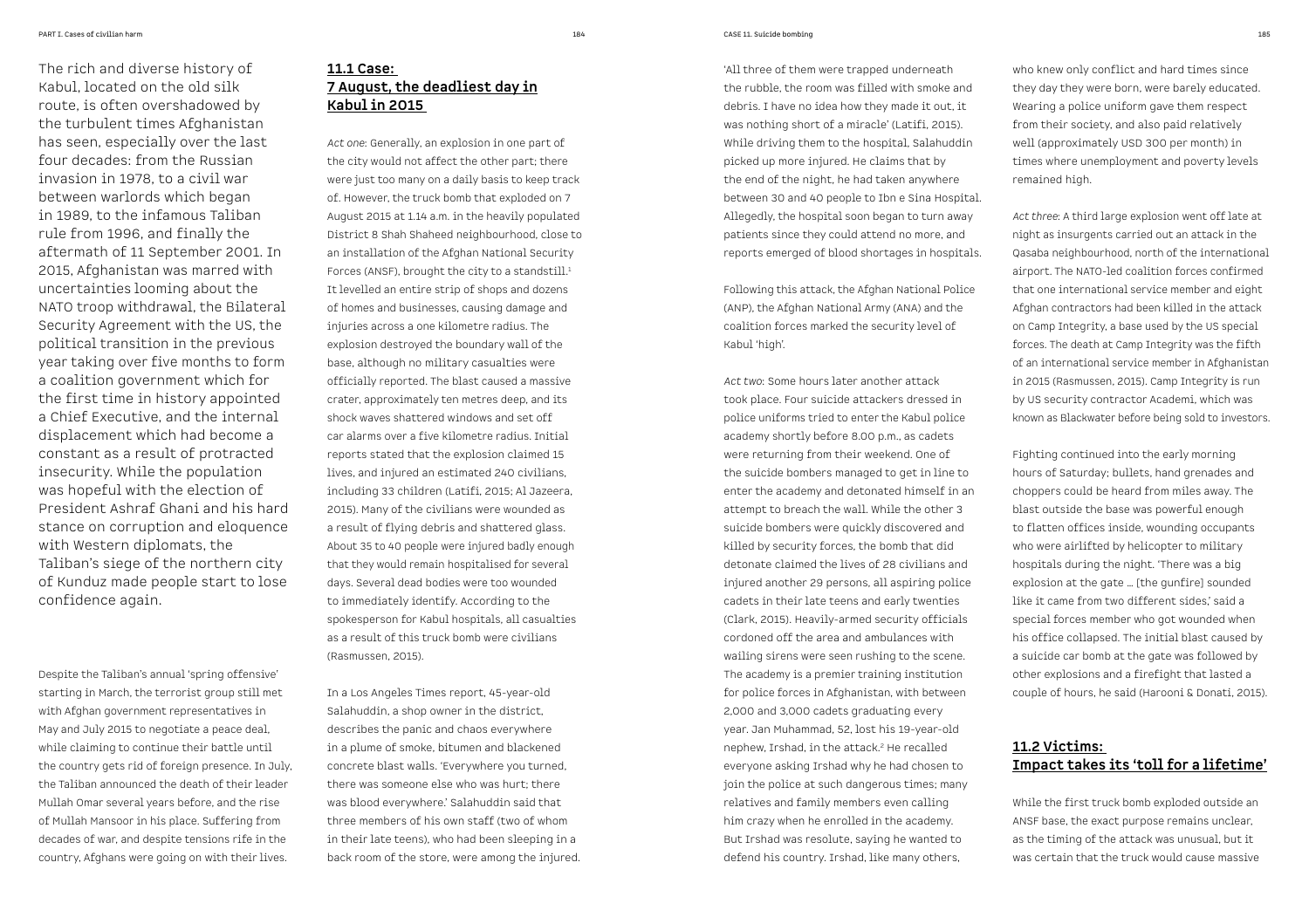civilian casualties. It was detonated in a market place with residences above shops in apartment buildings. According to a security source speaking to The Guardian, the US military frequently visits the Afghan army base in Shah Shaheed, which also contains a facility housing several high-level detainees (Rasmussen, 2015). Shah Shaheed is a densely populated, rundown, civilian middle-class neighbourhood, with no major foreign presence near it. Neither the Taliban, nor any other terrorist outfit operating in the country claimed responsibility for this attack. Months later, an Afghan newspaper followed up on the victims and stated that the blast had claimed 32 lives and injured 400 persons. The number of injured was so high because many people got trapped in the debris of their collapsed houses (Bashardost, 2015). This stands in sharp contrast to the victims of the third attack on Camp Integrity, who were quickly airlifted by helicopter to receive medical attention (Harooni & Donati, 2015).

Beyond its direct impact, the explosion affected the way people live and earn. Mohammad Shah, who owns a kebab restaurant, said he had no choice but to continue working even though all the glass on the front of the restaurant was shattered. The level of poverty does not allow people like Shah to take a single day off in order to be able to feed their families. He claimed it would take him about 40,000 Afghanis or approximately USD 645 to rebuild his restaurant – a year's worth of savings. Pajhwok news, an Afghan news outlet, went to Shah Shaheed sixteen months after the devastating day, and reported that while some of the affected victims received cash aid from the government, the government did not take any initiatives towards reconstructing the damaged infrastructure (Bashardost, 2016).A year later, families would still suffer from the memories of that fateful night. Faridullah, a 45-year-old man, explained that his daughters aged 12 and 16

continued to suffer from post-traumatic stress as a result of the explosion. They often wake up in the middle of the night feeling frightened. crying with fear. Faridullah said he has taken them to numerous doctors to no avail.

The second attack represents a classic Taliban tactic: targeting the ANSF, in this case through an attack on the police academy, targeting younger cadets still in their training. Afghan security forces regularly foil similar attacks, according to official spokespersons, but with explosives easily available and bomb-making skills common, it is difficult to prevent all of them. The Taliban also claimed responsibility for this attack.

The third attack from the day targeted foreign troops, also one of Taliban's usual targets. While still wanting an Islamic state in Afghanistan, the Taliban only want to come to the negotiating table once Afghanistan gets rid of 'foreign presence'. Hence, they routinely target foreign troops and military/security contractors, as well as the ANSF, and vehicles from the Ministries of the Interior (MoI) and Defence (MoD). However, it is local Afghans guarding the buildings and compounds of international forces and security contractors, and Afghan ministries who are on the front lines, and often become direct casualties of such attacks. Attackers also use sticky bombs and Improvised Explosive Devices (IEDs) on MoD and MoI vehicles, resulting in mass casualties. Again, casualties mainly include low-level employees and by-standers, and not the high-ranking officials and policy makers that the perpetrators aim for.Furthermore, as seen in the case of the attacks targeting police cadets, it is usually the ANA and ANP that are more adversely affected as compared to the International Security Assistance Force (ISAF) who are better equipped. An analysis by the Brookings Institute showed that while ISAF fatalities were 3,482 in Afghanistan in 13 years between January 2001 and October 2014,

the fatalities suffered by the ANSFin just 10 months between January 2014 and October 2014 were a staggering 4,634 (Council on Foreign Relations, n.d.).

Incidentally, the attacks happened shortly after the UN reported record high civilian casualties in Afghanistan in the first six months of 2015. Unfortunately, these records have since been broken in 2018 and 2019. The 2015 UN report furthermore stated that women and children constitute a growing percentage of the victims (UN Office of the High Commissioner for Human Rights, 2015). According to the UN's human rights office, insurgents were responsible for 70 per cent of civilian casualties, with more than half that number caused by suicide bombings. Similar patterns of violence, where civilians bear the brunt of the casualties, have been observed in Afghanistan since the fateful day described above. The number of incidents recorded in 2019 (822) was the highest since non-governmental organisation Action on Armed Violence began recording such data in 2011. This rise was part of a continued surge in violence seen in the country over the last few years. In 2018, this had been attributed to an increasing Islamic State of Khorasan Province (ISKP) presence, an affiliate of the Islamic State of Iraq and Syria (ISIS). Incidents in 2019, however, were again as a result of a notable rise in Taliban violence (Action on Armed Violence [AOAV], 2020).

Afghanistan consistently remains one of the countries most impacted by explosive violence. Since 2014, civilian casualties in the country have been consistently over the 10,000 mark (United Nations Assistance Mission in Afghanistan [UNAMA], 2019). Between 2011 and 2019, Afghanistan recorded 42,834 casualties (deaths and injuries) from explosive violence, out of which 58 per cent were civilians. Every time an explosive device is used in populated areas in the country, 83 per cent of the

casualties on average are civilians, thereby showing evidence of the disproportionate effects on civilians (AOAV, n.d.). This upward trend of civilian casualties seems a result of a significant increase in explosive violence – suicide bombings and the use of IEDs – by armed opposition groups (UNAMA, 2019).

While there exists data on civilian casualties, it is difficult to calculate the negative reverberating effects that civilians have had to face as a result of these attacks. For instance, in cases where the primary breadwinner had been killed in such an attack, the economic burden of the family increases; this is even more protracted in countries like Afghanistan where unemployment rates are high, the average household also includes the extended family (such as old parents or young, unmarried siblings), and women participation in the workforce is minimal and culturally frowned upon. Moreover, assets such as buildings, shops, houses and vehicles are typically not insured in Afghanistan, and in case they are, insurance does not cover damage from terrorist acts. This also results in significant economic burdens on families, who have often invested their life-long savings in their businesses or houses, as was reported in the cases above. The government at times does announce severance packages, but they are minimal, cannot compensate for what is lost, and in some cases, those affected do not see any payments as these announcements are merely ceremonial, as also reported above (Bashardost, 2016). Many injured people are unable to pay for medical fees or prosthetics in case of amputations. While some non-governmental organisations are assisting victims with prosthetics, the rehabilitation, social stigma and loss of livelihoods take their toll for a lifetime.<sup>3</sup>

During his fieldwork in Gardez, Afghanistan, an old turbaned leader remarked to Dr. Brian Glyn Williams, an Associate Professor of Islamic History at the University of Massachusetts-Dartmouth,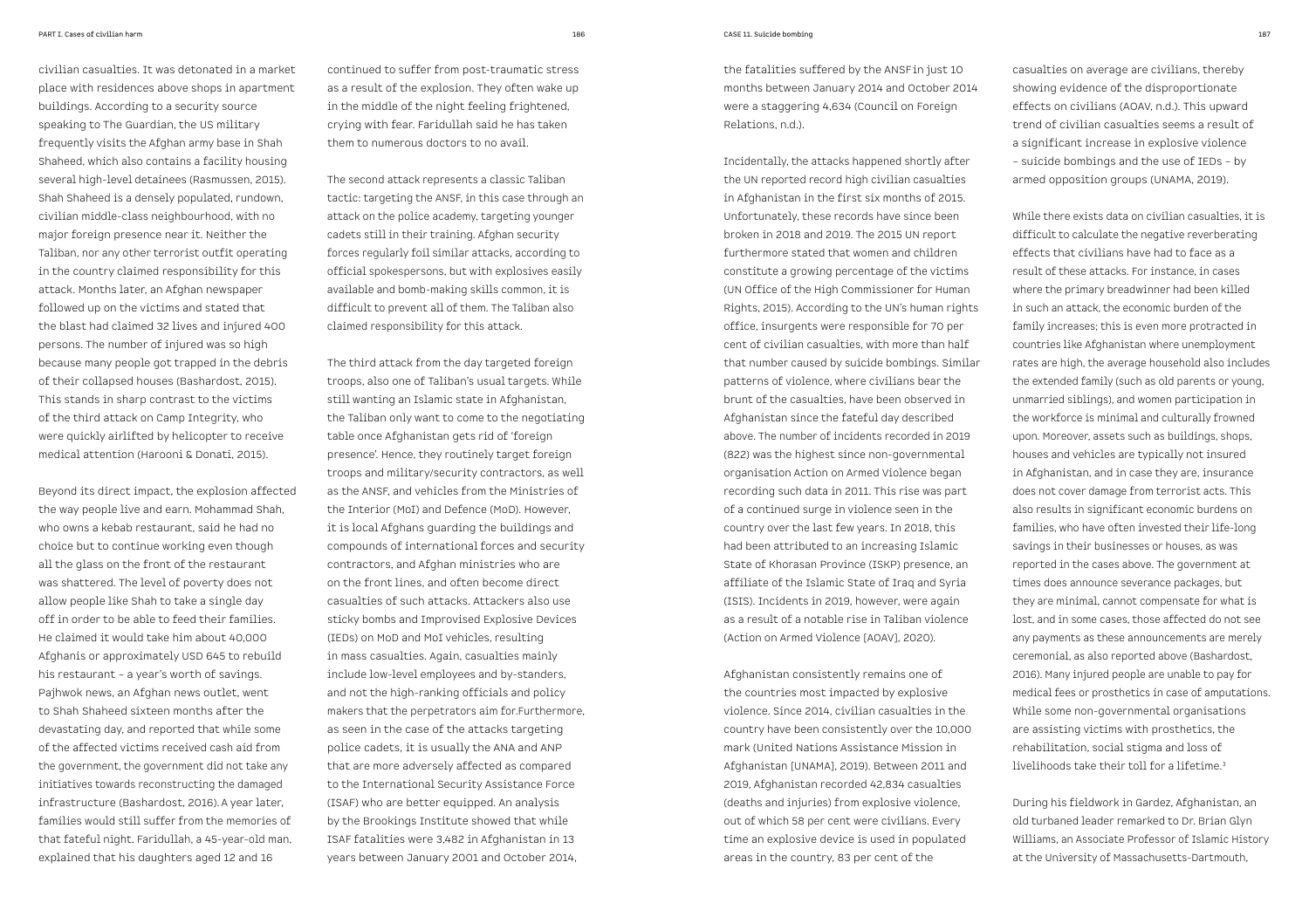*How could this evil have come to us? What sort of humans blow themselves up among people trying to go about their lives? We never had these things before. Not even when the Soviets occupied our lands. What are these killers trying to achieve? (Williams, 2008, p. 27)*

Other villagers, also victimised by Taliban suicide bombings called them 'bad Muslims who prevent Islam', and 'enemies of Afghanistan'.

# **11.3 Perpetrators: Undermining trust in the authorities**

The bombing in Shah Shaheed was only the start of the deadliest 24 hours in Kabul in 2015. These attacks came after a two-month lull in major terrorist strikes, during which it was finally disclosed that the notorious Taliban leader, Mullah Mohammad Omar, had actually died in Pakistan back in 2013. Many analysts suggested that these attacks were evidence that the insurgent elements were trying to prove that they were still capable of launching deadly attacks. President Ghani suggested that the Taliban were seeking to divert attention away from its leadership struggles, amid rumours of the insurgent group fragmenting after Mullah Akhtar Mansour was announced as its new head. In a message posted on his Twitter account, the Taliban spokesman Zabihullah Mujahid claimed responsibility for the attack on the Police Academy and also the Camp Integrity attack, but refused to comment on the early morning truck bomb in Shah Shaheed (Shakib & Nordland, 2015; Harooni & Donati, 2015). Whatever the motive, civilians bear the brunt of such conflicts.

*Taliban*: According to the Office of the Director of National Intelligence, the Taliban are responsible for most insurgent attacks in Afghanistan,

which follow an established pattern of regular low-level ambush and hit-and-run attacks, coupled with periodic high-profile attacks. The Taliban have been moving aggressively in many parts of the country, evidenced by the fact that suicide and complex attacks increased by 78 per cent countrywide in the first 6 months of 2015 compared to the same period in 2014. The Taliban between 7 and 10 August 2015 conducted a series of attacks in quick succession in Kabul that resulted in at least 60 deaths, marking the deadliest stretch in the capital since the USled invasion in 2001 (Office of the Director of National Intelligence, n.d.).

Suicide attacks have long been part of the movement's urban warfare strategy. Often, these attacks include an attack on a compound, which starts with a suicide blast at the gate, and once the gate has been penetrated, the rest storm into the building for prolonged battles that can last for hours. As military operations against the Taliban escalated over 2017, so too did suicide attacks: 2017 saw a 50 per cent increase in the number of such attacks compared to 2016, according to the Taliban's own records. As the movement faced further pressure since 2018, the pace of spectacular attacks and urban warfare also continued as pressure on the battlefield is unlikely to radically undermine insurgents' ability to stage them (Osman, 2018).

What matters for the Taliban is being able to impose costs on the Afghan government. Temporarily holding cities – like it did with Ghazni in 2018 – or overrunning isolated military outposts demonstrates the Taliban's resilience and the Afghan government's inability to protect its citizens (Lyall, 2018). Speaking on the suicide attacks in Kabul in 2018, the Taliban's spokesman Zabihullah Mujahid stated that the Taliban 'has a clear message for Trump and his hand kissers that if you go ahead with a policy of aggression and speak from the barrel of a gun, don't expect

Afghans to grow flowers in response' (Walizada, 2018). By turning Kabul into a battlefield, insurgents gain wider attention, shake public confidence in the national government, while showing their continued ability to strike hard (Osman, 2018).

The Trump administration's strategy of violence management sought to protect Afghan urban areas at the expense of the more thinly populated countryside. This defensive crouch, however, ceded initiative to the Taliban while also offering up political gains by allowing large swaths of previously defended territory to fall under Taliban sway. Moreover, Taliban governance typically precedes the capture of territory. Taliban had been slowly squeezing Ghazni city for at least eighteen months before the attack, isolating its economy and garrisons. Even if the Taliban cannot capture and hold cities, the US may find itself defending shrinking urban islands as Taliban floodwaters rise around them (Lyall, 2018). This shows that civilians start bearing the brunt of such insurgencies in the form of fear, coercion, loss of livelihoods, at times even displacement, long before perpetrators like the Taliban even physically attack them, and long before civilian casualties are recorded in official databases. The Taliban have historically always enjoyed more support in the sparsely populated rural areas, since they were the only security providers there. This also shows that in such locations, civilians rarely have a choice since the government does not adequately provide them with the basic protection which is their right as citizens. In many cases these citizens are then seen as Taliban sympathisers which translates into them being marginalised even more.

*The Haqqani Network*: The Taliban are not the only insurgent group behind suicide attacks in Afghanistan. Suicide bombings have also been a trademark of the Haqqani network. This Sunni Islamist militant organisation was founded

by Jalaluddin Haqqani (who allegedly died in 2018), who emerged as a top Afghan warlord and insurgent commander during the anti-Soviet war and was seen as a Cold War ally of the US Central Intelligence Agency; he was a member of the Hizb e Islami faction previously. The Haqqani Network is primarily based in North Waziristan, Pakistan, and conducts cross-border operations into eastern Afghanistan and Kabul. Although the Haqqani network is officially subsumed under the larger Taliban umbrella organisation led by Mullah Omar, the Haqqanis maintain distinct command and control, and lines of operations.

The Haqqanis are considered the most lethal and sophisticated insurgent group targeting US, Coalition and Afghan forces in Afghanistan; they typically conduct coordinated small-arms assaults coupled with rocket attacks, IEDs, suicide attacks, and attacks using bomb-laden vehicles. The Haqqani Network is responsible for some of the highest-profile attacks of the Afghan war.4 The group is also involved in a number of criminal activities in Afghanistan and Pakistan, including extortion, kidnapping for ransom, and smuggling (Office of the Director of National Intelligence, n.d.).

*Islamic State of Khorasan Province*: Since 2014, the armed group ISKP has been present in Afghanistan, representing an Afghan branch of ISIS. With its rise in Afghanistan, this insurgent group is deploying the same tactics as the perpetrators discussed above; however, they are also engaging in fierce battles with the Taliban, each labelling the other as infidel. While ISKP too wants to rid the country of foreign influence and their 'puppets', their war also includes those who do not follow their version of Salafist Islam. Therefore, many of ISKP targets also include Shi'a population, especially those from Uzbek, Tajik and Hazara backgrounds. Recent clashes between ISKP and the Taliban have led to hundreds of casualties. For instance, the ISKP's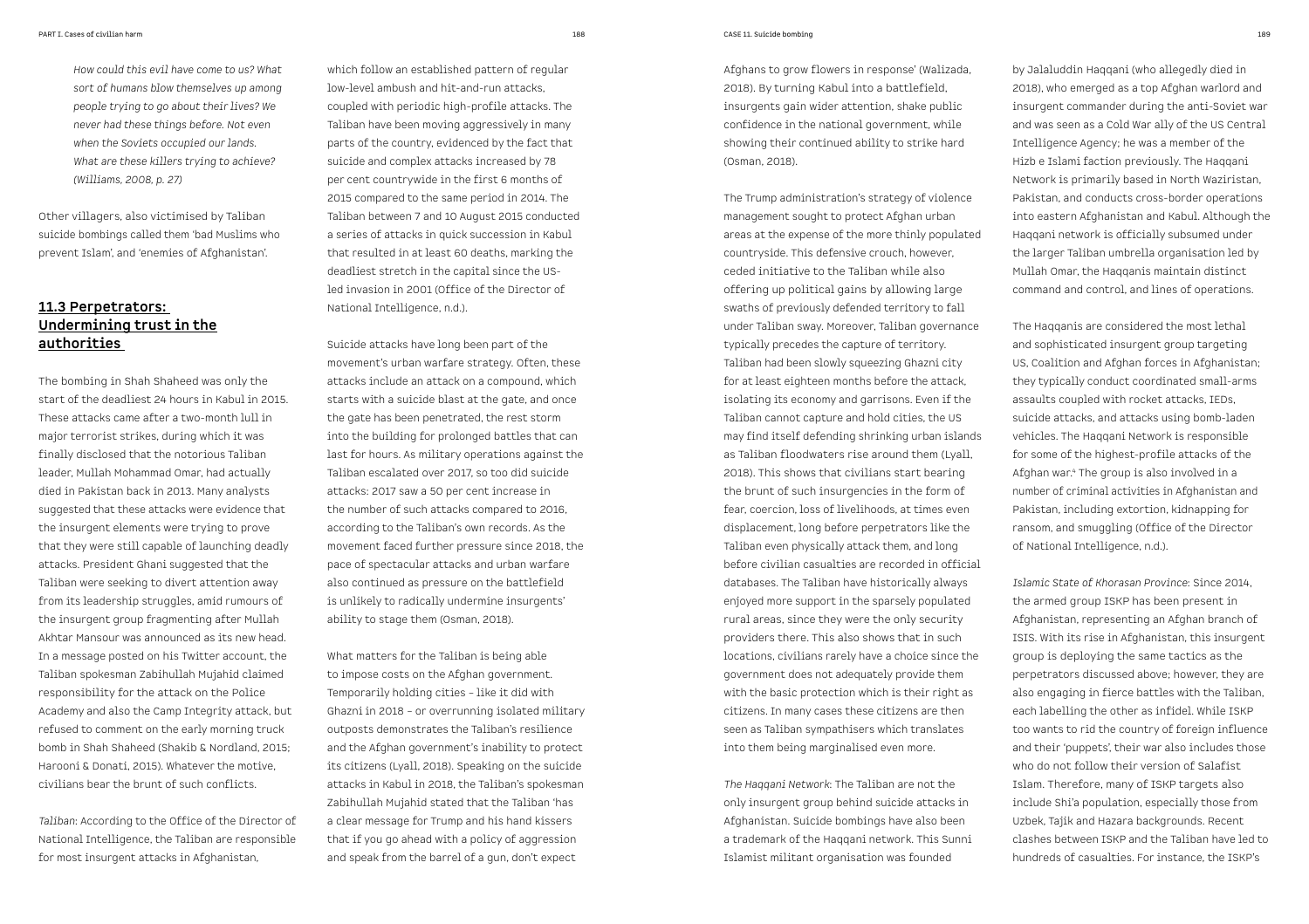horrific suicide bombing of a vocational school in Kabul targeting the Hazara Shi'a claimed 34 lives and wounded 57 others, and was timed almost exactly with the Taliban withdrawal from Ghazni in August 2018 (Constable, 2018). It represents a calculated effort to wrest attention away from Taliban advances, and to highlight ISKP's relevance. This shadow war will continue, leading to more civilian casualties. Indeed, it is likely to intensify, even as negotiations with the US continue (Lyall, 2018). In 2018, ISKP was responsible for the majority of Afghan civilian casualties (AOAV, 2020).

Another way the two terrorist groups engage in battle is through social media, each promoting their own position and undermining the other with quasi-scholarly arguments about their version of Islam. Using online platforms, ISKP has been heavily involved in applying its understanding of Islam, carefully teaching and radicalising youth as a part of its global 'Cubs of Khilafah' strategy. In March 2018, ISKP's media centre released a video of hundreds of jihadists and local inhabitants pledging allegiance to the then ISIS leader Baghdadi, among them dozens of youths – some as young as seven to fifteen years old – trained in military fashion. That coincided with press reports about ISIS recruiting as many as 300 youths at the end of 2017, and forcing them to join the ISKP army (Wojcik, 2018). Not only is the recruitment of minors a war crime under International Humanitarian Law, in addition to perpetrators, child soldiers are primarily seen as victims of insurgent and terrorist movements themselves.

## **11.4 Significance: The nature of suicide bombing**

The first major contemporary suicide terrorist attack in the Middle East was the December 1981 destruction of the Iraqi embassy in Beirut (27 dead, over 100 wounded); the perpetrators remain unknown (Harmon et al., 2018). The efficacious use of this tactic was soon copied by militant groups in Lebanon, followed by Sri Lanka's Liberation Tigers of Tamil Eelam, the Kurdistan Worker's Party, Hamas, and more recently by the Islamic Salafist groups Al-Qaeda, Taliban, and ISIS.

The act of suicide terrorism shows full commitment of an individual to the group and its mission, which can be used in the future to inspire others. Although each operation sacrifices one individual, it also allows the organisation to recruit many future candidates. According to Krstić, three key elements are needed for suicide terrorist attacks: (1) strongly motivated individuals, (2) access to organisations whose goal is to create suicide bombers, and (3) a community that glorifies perpetrators as heroes and accepts their acts as noble acts of resistance (Krstić, 2018). Suicide bombers are generally people who act because of religious beliefs; people who want revenge for the death of a family member or a close friend; or people who are persuaded by the promise of financial rewards or a better life after death. Most Islamic armed groups rely on young men in their late teens and early twenties. A charismatic figure is a key ingredient in inspiring martyrdom, whereas television and the Internet bring distant causes into real time and immediacy. *Fatwas* (religious edicts) give legitimacy, but the 'okay to do' edicts are taken more seriously than the 'don't do' ones, especially since the former outrank and outnumber the latter, appear to have weightier religious sanction, and find greater resonance (Hassan, 2006).

Suicide bombings have become a popular terrorist modus operandi because it represents a low-cost, low-tech, and low-risk weapon that is readily available, requires little training, leaves little forensic trace, and strikes fear into the general population, often targeting crowded

spaces and softer targets. Generally, scholars argue that terrorism, including suicide missions, is contingent on an imbalance of power, that is, on an asymmetry of resources and combatants between armed groups and their enemies. This argument suggests that tactics such as suicide attacks compensate for such disproportion. Terrorist leaders are thus viewed as rational actors who select combat methods that are expected to provide the desired type and degree of damage to be inflicted on the enemy, relative to the costs of resources (including militants) for military operations.

While suicide bombing as a tactic relies heavily on its staging properties with carefully selected victims likely to be chosen as representative of a larger category, like the Taliban's targeting of foreign troops, foreign contractors and members of the MoD and MoI, it is by no means innocent. Afghan civilians are paying the price of the war, which has now spanned over two decades and has caused the deaths of 38,480 civilians as a direct result of war-related violence (Crawford, 2018).